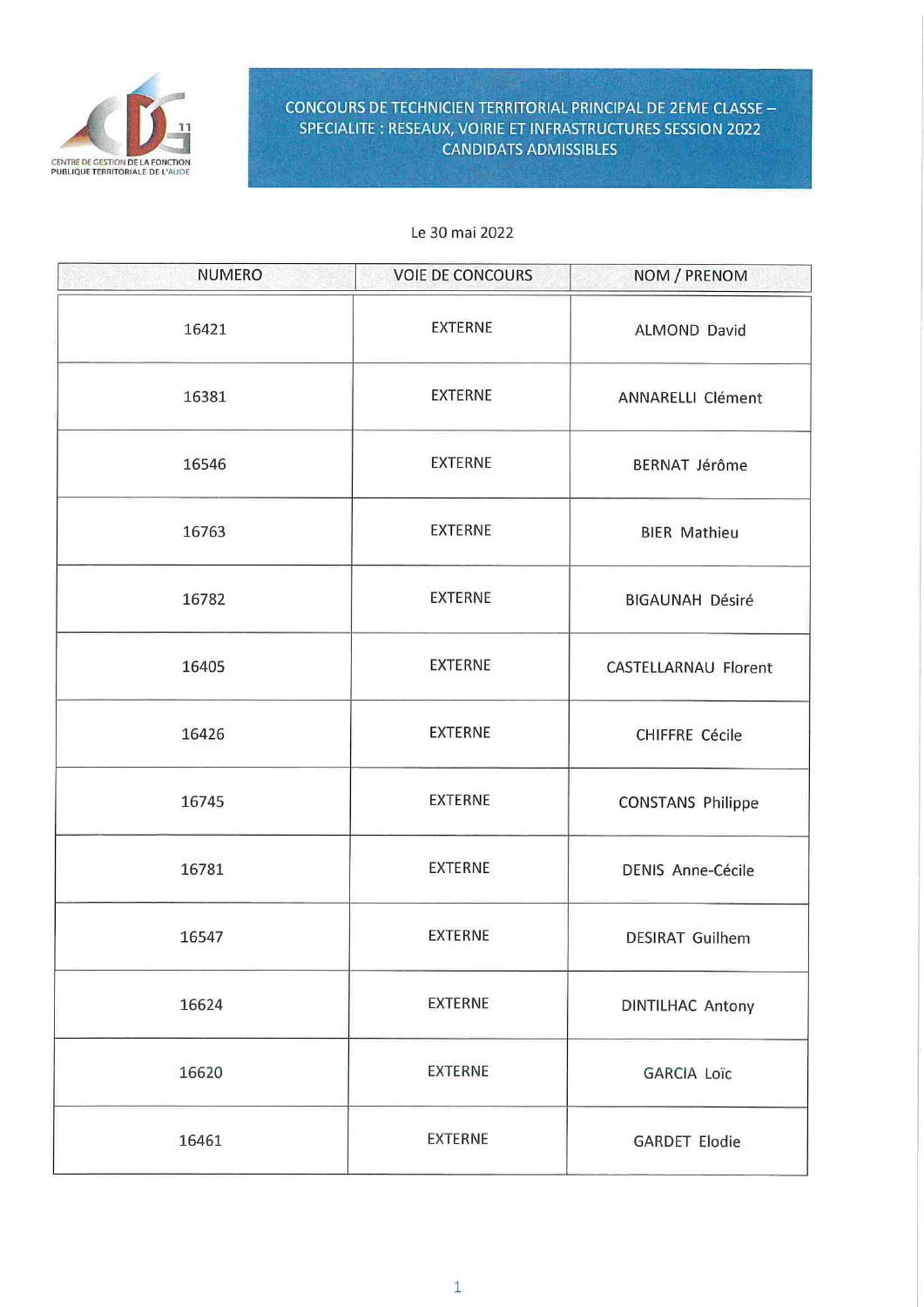

# **CONCOURS DE TECHNICIEN TERRITORIAL PRINCIPAL DE 2EME CLASSE -**SPECIALITE : RESEAUX, VOIRIE ET INFRASTRUCTURES SESSION 2022 **CANDIDATS ADMISSIBLES**

### Le 30 mai 2022

| <b>NUMERO</b> | <b>VOIE DE CONCOURS</b> | NOM / PRENOM              |
|---------------|-------------------------|---------------------------|
| 16740         | <b>EXTERNE</b>          | <b>GOMEZ Thibaut</b>      |
| 16562         | <b>EXTERNE</b>          | <b>GRANIER Thibaut</b>    |
| 16469         | <b>EXTERNE</b>          | LAFLEURIELLE Julien       |
| 16508         | <b>EXTERNE</b>          | LE JEUNE Anne-Laure       |
| 16667         | <b>EXTERNE</b>          | LECOEUCHE Zoé             |
| 16649         | <b>EXTERNE</b>          | LECUONA Andoni            |
| 16627         | <b>EXTERNE</b>          | LUCHESI Rémi              |
| 16733         | <b>EXTERNE</b>          |                           |
| 16634         | <b>EXTERNE</b>          | <b>MARTINENT Xavier</b>   |
| 16394         | <b>EXTERNE</b>          | MAYRAND Romain            |
| 16543         | <b>EXTERNE</b>          | MAZOT Delphine            |
| 16688         | <b>EXTERNE</b>          | <b>MEMBRADO Lucie</b>     |
| 16369         | <b>EXTERNE</b>          | <b>MEMBRIVES Philippe</b> |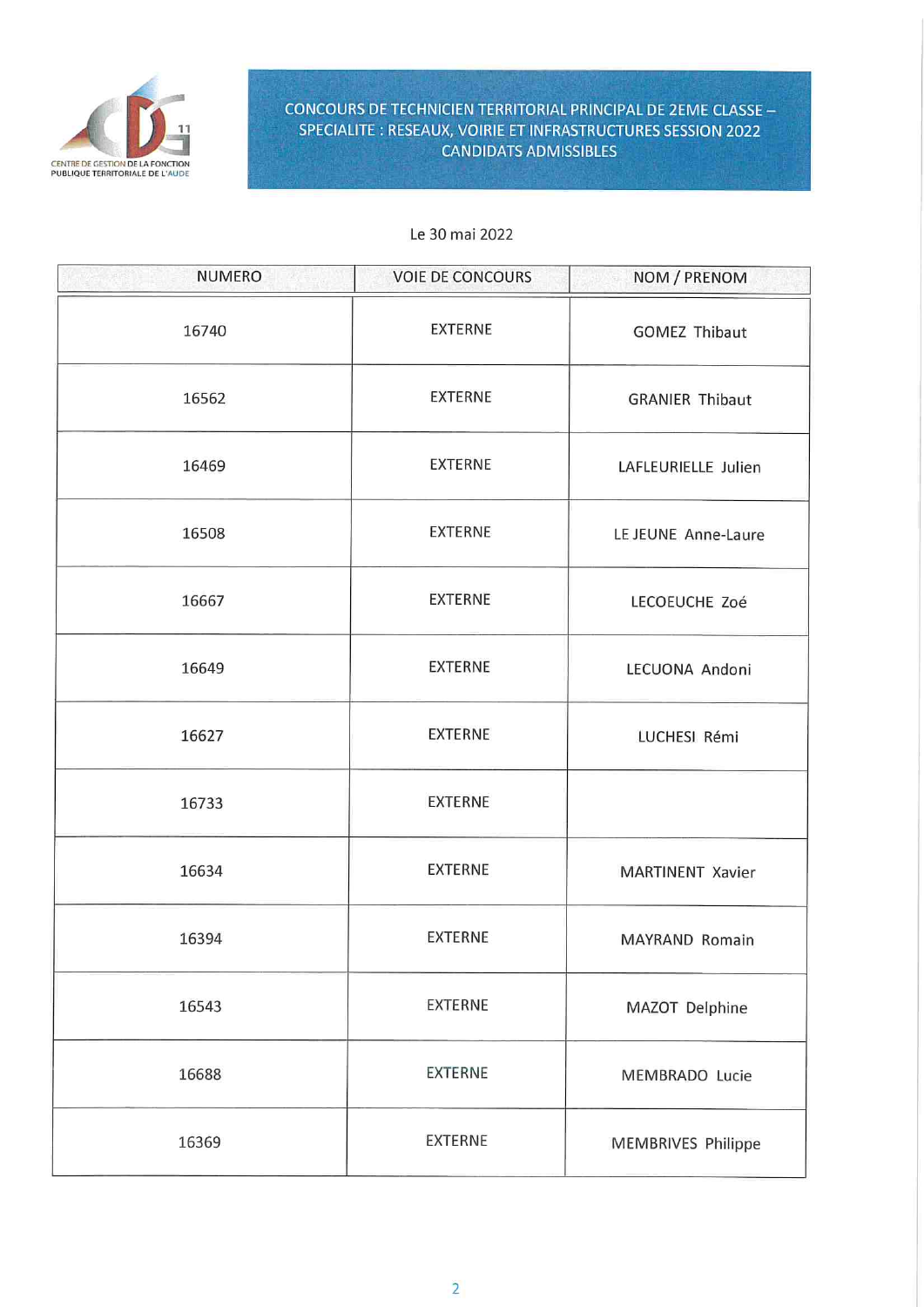

## **CONCOURS DE TECHNICIEN TERRITORIAL PRINCIPAL DE 2EME CLASSE -**SPECIALITE: RESEAUX, VOIRIE ET INFRASTRUCTURES SESSION 2022 **CANDIDATS ADMISSIBLES**

#### Le 30 mai 2022

| <b>NUMERO</b> | <b>VOIE DE CONCOURS</b> | NOM / PRENOM          |
|---------------|-------------------------|-----------------------|
| 16521         | <b>EXTERNE</b>          | MOSESSO Yannis        |
| 16682         | <b>EXTERNE</b>          | NAULT Alexandre       |
| 16474         | <b>EXTERNE</b>          | PALMARO Jérémy        |
| 16721         | <b>EXTERNE</b>          | PAULET Rémi           |
| 16770         | <b>EXTERNE</b>          | PEIGNIN Coralie       |
| 16566         | <b>EXTERNE</b>          | PICARD GARCIA Aurélie |
| 16478         | <b>EXTERNE</b>          | REVERSAT Frédéric     |
| 16419         | <b>EXTERNE</b>          | RIPOLL Mathilde       |
| 16802         | <b>EXTERNE</b>          | ROLLAND Raphaël       |
| 16573         | <b>EXTERNE</b>          | ROUSSEL Stéphane      |
| 16719         | <b>EXTERNE</b>          | SALAS Théo            |
| 16550         | <b>EXTERNE</b>          | SALLES Sébastien      |
| 16533         | EXTERNE                 | SIMONET Denis         |